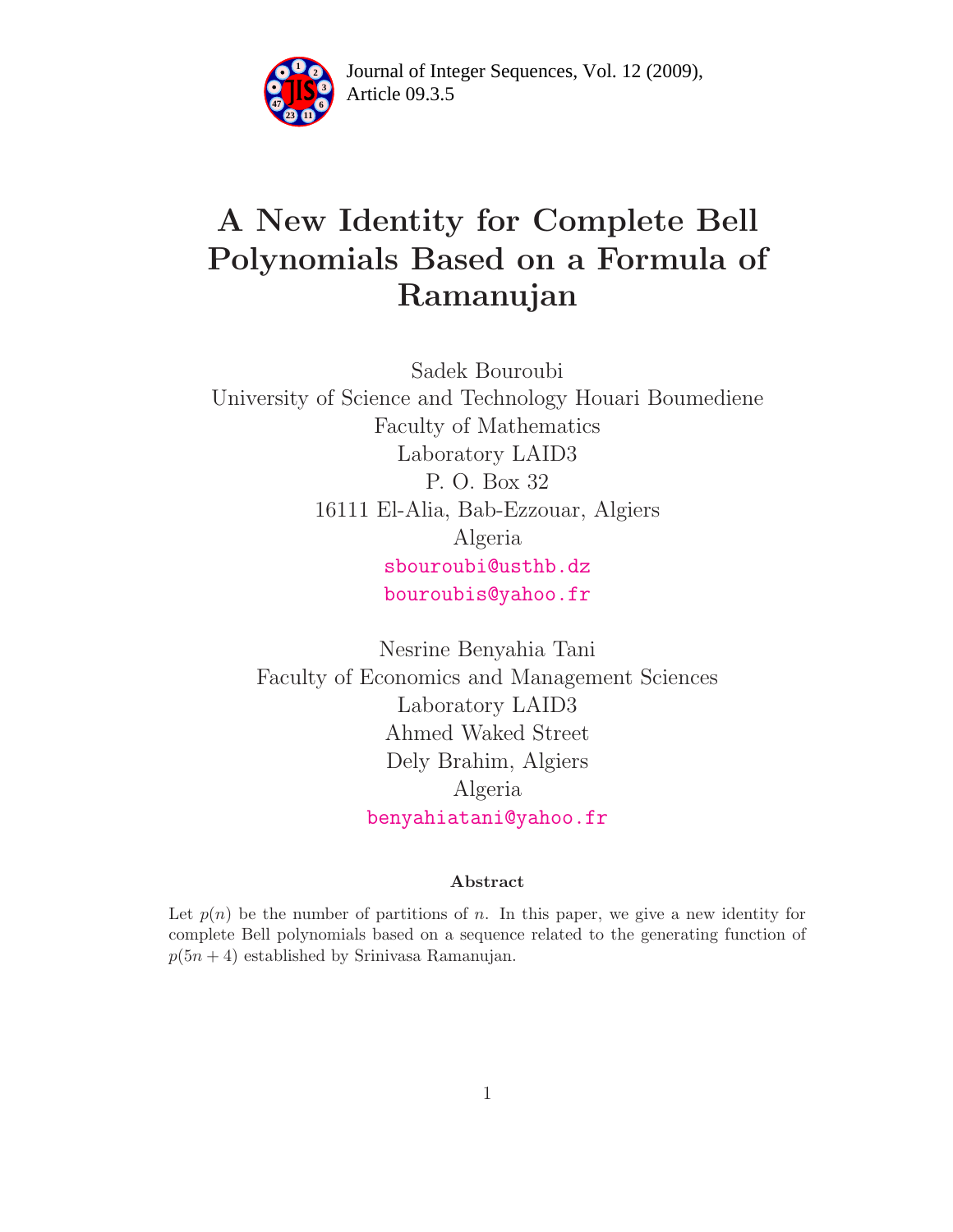### 1 Introduction

Let us first present some necessary definitions related to the Bell polynomials, which are quite general and have numerous applications in combinatorics. For a more complete exposition, the reader is referred to the excellent books of Comtet [\[4\]](#page-5-0), Riordan [\[6\]](#page-5-1) and Stanley [\[9\]](#page-5-2).

Let  $(a_1, a_2, \ldots)$  be a sequence of real or complex numbers. Its partial (exponential) Bell polynomial  $B_{n,k}(a_1, a_2, \ldots)$ , is defined as follows:

$$
\sum_{n=k}^{\infty} B_{n,k} (a_1, a_2, \ldots) \frac{t^n}{n!} = \frac{1}{k!} \left( \sum_{m=1}^{\infty} a_m \frac{t^m}{m!} \right)^k.
$$

Their exact expression is

$$
B_{n,k}(a_1,a_2,\ldots)=\sum_{\pi(n,k)}\frac{n!}{k_1!k_2!\cdots}\left(\frac{a_1}{1!}\right)^{k_1}\left(\frac{a_2}{2!}\right)^{k_2}\cdots,
$$

where  $\pi(n, k)$  denotes the set of all integer solutions  $(k_1, k_2, \ldots)$  of the system

$$
\begin{cases} k_1 + \cdots + k_j + \cdots = k; \\ k_1 + \cdots + jk_j + \cdots = n. \end{cases}
$$

The (exponential) complete Bell polynomials are given by

$$
\exp\left(\sum_{m=1}^{\infty}a_m\frac{t^m}{m!}\right)=\sum_{n=0}^{\infty}A_n(a_1,a_2,\ldots)\frac{t^n}{n!}.
$$

In other words,

$$
A_0(a_1, a_2,...) = 1
$$
 and  $A_n(a_1, a_2,...) = \sum_{k=1}^n B_{n,k}(a_1, a_2,...), \forall n \ge 1.$ 

Hence

$$
A_n (a_1, a_2,...) = \sum_{k_1 + ... + jk_j + ... = n} \frac{n!}{k_1! k_2! \cdots} \left(\frac{a_1}{1!}\right)^{k_1} \left(\frac{a_2}{2!}\right)^{k_2} \cdots
$$

The main tool used to prove our main result in the next section is the following formula of Ramanujan, about which G. H. Hardy [\[5\]](#page-5-3) said: "... but here Ramanujan must take second place to Prof. Rogers; and if I had to select one formula from all of Ramanujan's work, I would agree with Major MacMahon in selecting ...

<span id="page-1-0"></span>
$$
\sum_{n=0}^{\infty} p(5n+4) \ x^n = \frac{5\{(1-x^5)(1-x^{10})(1-x^{15})\cdots\}^5}{\{(1-x)(1-x^2)(1-x^3)\cdots\}^6},\tag{1}
$$

where  $p(n)$  is the number of partitions of n."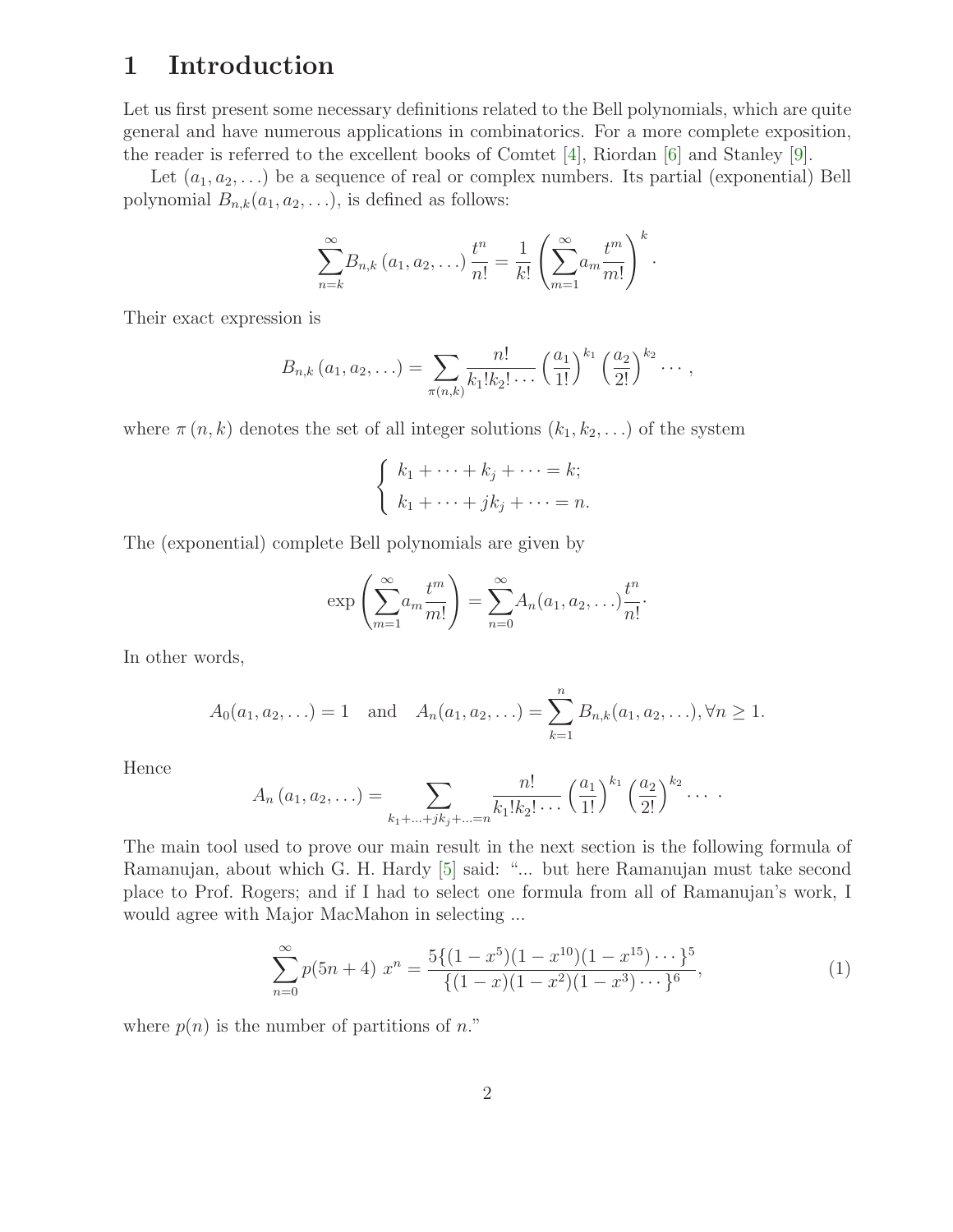#### 2 Some basic properties of the divisor function

Let  $\sigma(n)$  be the sum of the positive divisors of n. It is clear that  $\sigma(p) = 1 + p$  for any prime number p, since the only positive divisors of p are 1 and p. Also the only divisors of  $p^2$  are 1,  $p$  and  $p^2$ . Thus

$$
\sigma(p^2) = 1 + p + p^2 = \frac{p^3 - 1}{p - 1}.
$$

<span id="page-2-0"></span>It is now easy to prove [\[8\]](#page-5-4)

$$
\sigma(p^k) = \frac{p^{k+1} - 1}{p - 1}.\tag{2}
$$

<span id="page-2-1"></span>It is well known in number theory [\[8\]](#page-5-4) that  $\sigma(n)$  is a multiplicative function, that is, if n and m are relatively prime, then

<span id="page-2-2"></span>
$$
\sigma(nm) = \sigma(n) \sigma(m). \tag{3}
$$

An immediate consequence of these facts is the following Lemma:

**Lemma 1.** If  $5 \mid n$ , then it exists  $\alpha \geq 1$ , so that

$$
\sigma(n) = \frac{5^{\alpha+1} - 1}{5^{\alpha} - 1} \sigma\left(\frac{n}{5}\right). \tag{4}
$$

where  $\alpha$  is the power to which 5 occur in the decomposition of n into prime factors.

*Proof.* From  $(2)$  and  $(3)$ , we have

$$
\sigma(n) = \frac{5^{\alpha+1} - 1}{4} \sigma\left(\frac{n}{5^{\alpha}}\right), \text{ and}
$$

$$
\sigma\left(\frac{n}{5}\right) = \frac{5^{\alpha} - 1}{4} \sigma\left(\frac{n}{5^{\alpha}}\right).
$$

Hence the result follows.

#### 3 Main result

Henceforth, let us express n by  $n = 5^{\alpha} \cdot p_1^{\alpha_1} \cdot p_2^{\alpha_2} \cdots p_r^{\alpha_r}$ , where the p's are distinct primes different from 5, and the  $\alpha' s$  are the powers to which they occur.

The present theorem is the main result of this work.

<span id="page-2-3"></span>**Theorem 2.** Let  $a(n)$  be the real number defined as follows:

$$
a_n = \left(1 + \frac{20}{5^{\alpha+1} - 1}\right) \frac{\sigma(n)}{n}.
$$

Then we have

$$
A_n(1!a_1, 2!a_2, \ldots, n!a_n) = \frac{n!}{5} p(5n+4)
$$

 $\Box$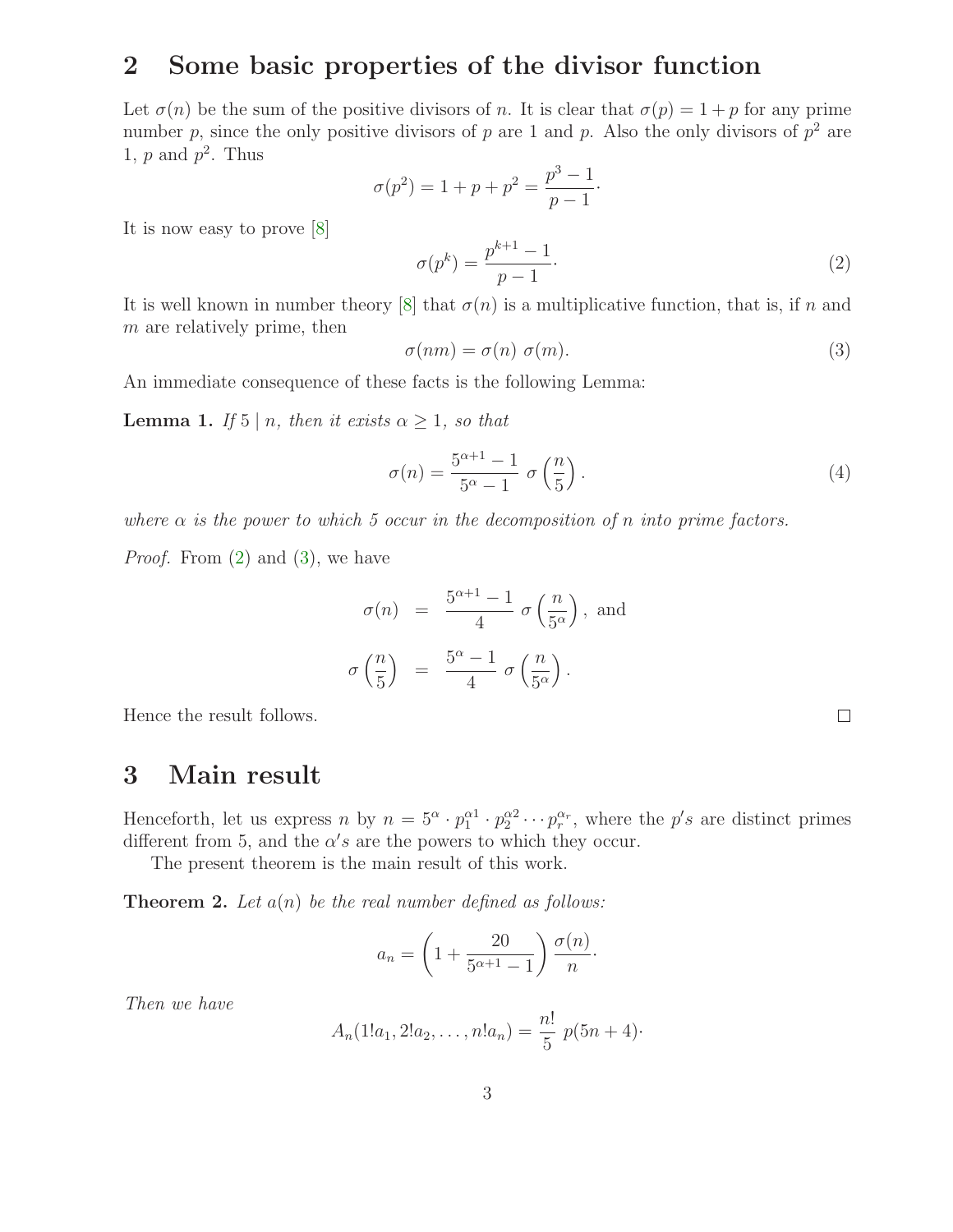Proof. Put

<span id="page-3-0"></span>Then

$$
g(x) = \frac{5\{(1-x^5)(1-x^{10})(1-x^{15})\cdots\}^5}{\{(1-x)(1-x^2)(1-x^3)\cdots\}^6}.
$$
  
\n
$$
\ln(g(x)) = \ln 5 + 5 \ln \prod_{i=1}^{\infty} (1-x^{5i}) - 6 \ln \prod_{i=1}^{\infty} (1-x^i)
$$
  
\n
$$
= \ln 5 + 5 \sum_{i=1}^{\infty} \ln(1-x^{5i}) - 6 \sum_{i=1}^{\infty} \ln(1-x^i)
$$
  
\n
$$
= \ln 5 - 5 \sum_{i,j=1}^{\infty} \frac{x^{5ij}}{j} + 6 \sum_{i,j=1}^{\infty} \frac{x^{ij}}{j}
$$
  
\n
$$
= \ln 5 + \sum_{n=1}^{\infty} a_n x^n,
$$
\n(5)

where

$$
a_n = \begin{cases} \frac{6 \sigma(n) - 25 \sigma\left(\frac{n}{5}\right)}{n}, & \text{if } 5 \mid n; \\ \frac{6}{n} \sigma(n), & \text{otherwise.} \end{cases}
$$

If  $\alpha \geq 1,$  i.e.,  $5 \mid n,$  then we get by  $(4)$ 

$$
\sigma\left(\frac{n}{5}\right) = \frac{5^{\alpha} - 1}{5^{\alpha+1} - 1} \sigma(n).
$$

Thus

$$
a_n = \left(1 + \frac{20}{5^{\alpha+1} - 1}\right) \frac{\sigma(n)}{n}, \forall \alpha \ge 0.
$$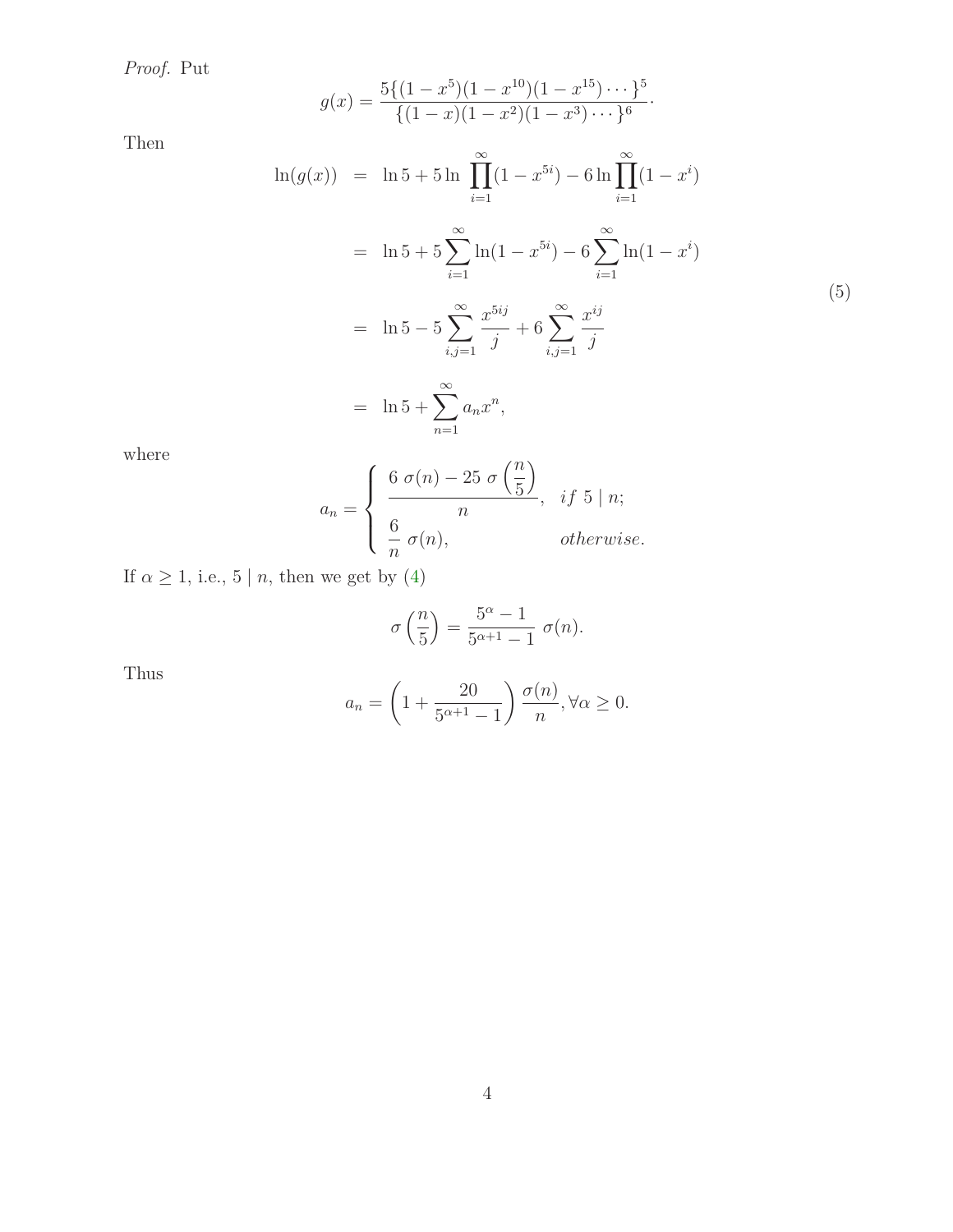Hence, we obtain from [\(5\)](#page-3-0)

$$
g(x) = 5 \exp \left( \sum_{n=1}^{\infty} a_n x^n \right)
$$
  
=  $5 \left( 1 + \sum_{k=1}^{\infty} \frac{\left( \sum_{n=1}^{\infty} n! a_n \frac{x^n}{n!} \right)^k}{k!} \right)$   
=  $5 + 5 \sum_{k=1}^{\infty} \left( \sum_{n=k}^{\infty} B_{n,k} (1!a_1, 2!a_2, \ldots) \frac{x^n}{n!} \right)$   
=  $5 + 5 \sum_{n=1}^{\infty} A_n (1!a_1, 2!a_2, \ldots, n!a_n) \frac{x^n}{n!}$   
=  $5 \sum_{n=0}^{\infty} A_n (1!a_1, \ldots, n!a_n) \frac{x^n}{n!}.$ 

Therefore, by comparing coefficients of the two power series in [\(1\)](#page-1-0), we finally get

$$
A_n(1!a_1, 2!a_2, \dots, n!a_n) = \frac{n!}{5} p(5n+4), \text{ for } n \ge 0.
$$

 $\Box$ 

Theorem [2](#page-2-3) has the following Corollary.

Corollary 3. For  $n \geq 1$ , we have

$$
\sigma(n) = \frac{5^{\alpha+1}-1}{5^{\alpha+1}+19} \cdot \frac{1}{(n-1)!} \sum_{j=1}^{n} (-1)^{j-1} (j-1)! B_{n,j} \left( \frac{1!}{5} p(9), \frac{2!}{5} p(14), \ldots \right).
$$

Proof. This follows from the following inversion relation of Chaou and al [\[3\]](#page-5-5):

$$
y_n = \sum_{k=1}^n B_{n,k}(x_1, x_2, \ldots) \Leftrightarrow x_n = \sum_{k=1}^n (-1)^{k-1}(k-1)!\ B_{n,k}(y_1, y_2, \ldots).
$$

## 4 Acknowledgements

The authors would like to thank the referee for his valuable comments which have improved the quality of the paper.